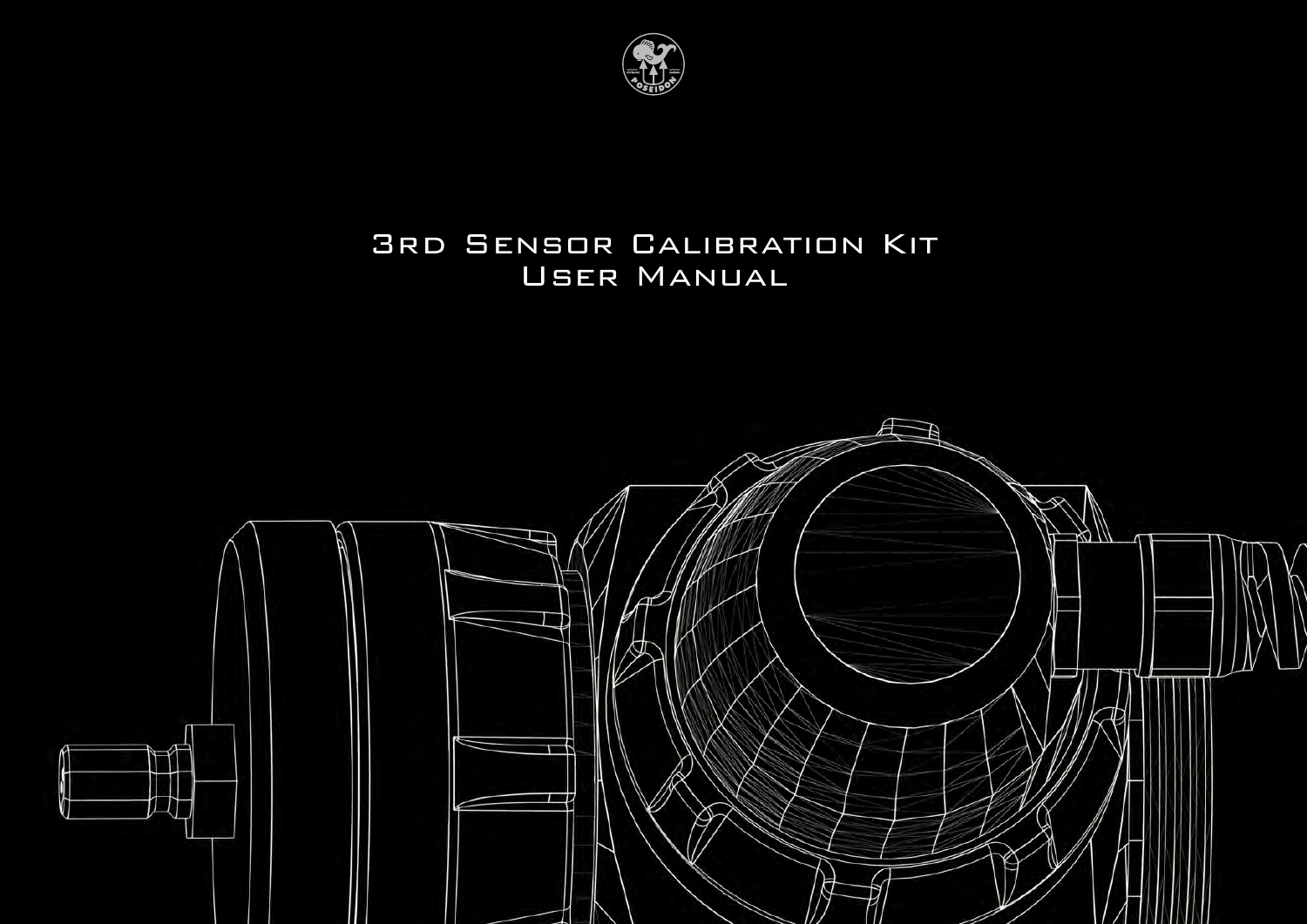

# 3rd Sensor Calibration Kit

Text, photographs and figures copyright © 2008-2015 by Poseidon Diving Systems AB. ALL RIGHTS RESERVED. Manual Version 1.0 - January 2015.

## Instruction

1. Remove the 3rd sensor POD from the rebreather.



2. Connect the sensor lid to the POD (make sure the sensor is properly installed inside and the sensor's face is dry) and screw it in place. Connect the sensor cable to your off board external pO<sub>2</sub> monitoring computer and turn it on.



3. Instal the calibration lid to the bottom of the POD and screw it in by turning the POD nut until it is snugly in place.



- 4. On the opposite end of the POD instal the mushroom valve with the membrane facing out, so that pure oxygen pressure can escape from inside the POD and no air can get in.
- 5. Get your external computer into "ready for sensor calibration" mode (check your specific computer instruction manual on how to do this).



6. Connect the Manual Addition Valve (MAV) inflator hose to the nipple in the calibration lid earlier installed on the bottom of the POD and turn on the Oxygen tank valve on your MkVI or SE7EN. You will hear a hissing sound from Oxygen being injected thru the tiny flow restricting orifice inside the calibration lid.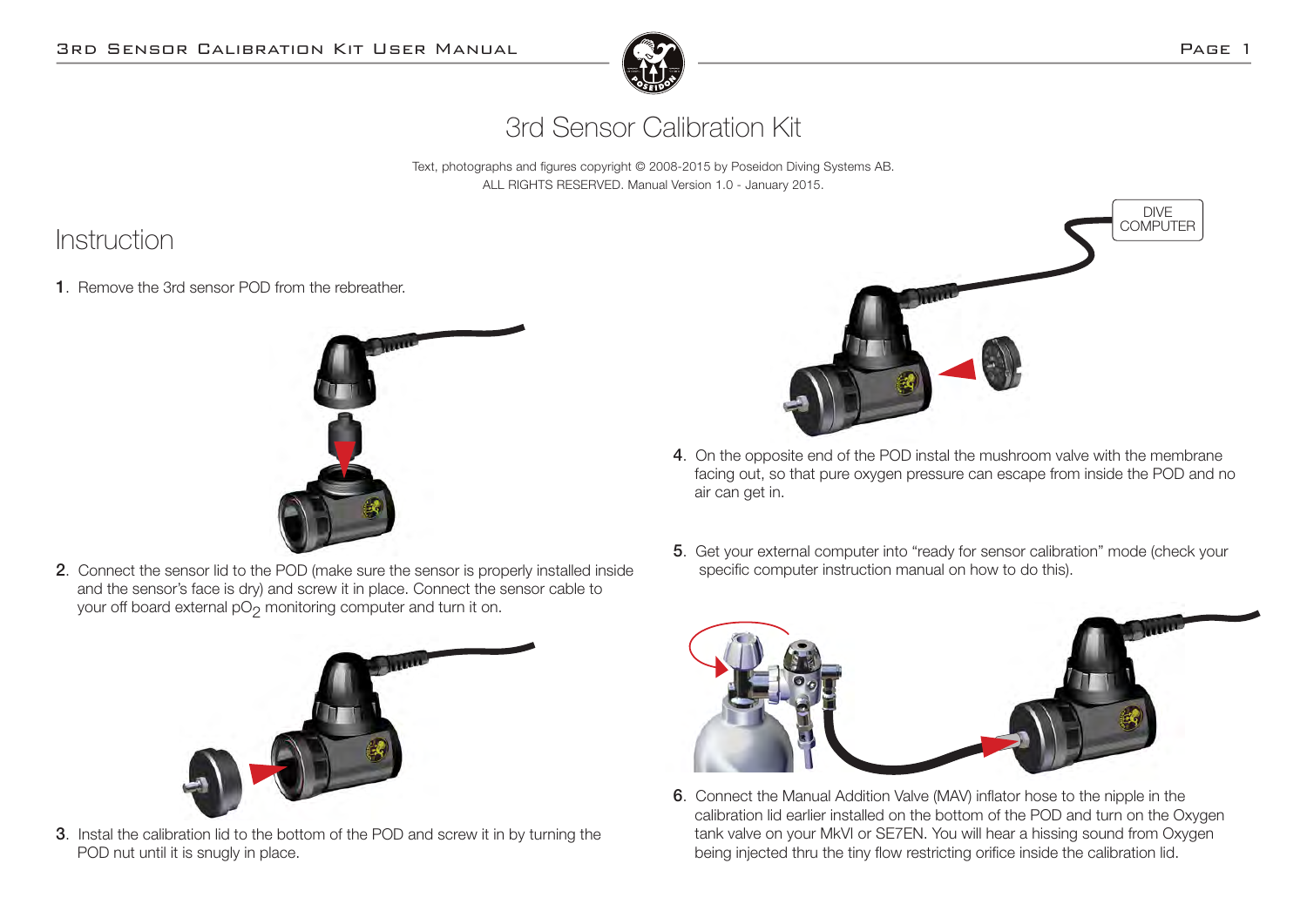

- 7. Wait a few seconds so that air is chased out of the POD by the Oxygen being injected. Ten or fifteen second will be sufficient.
- 8. If your off board external computer is able to display  $O<sub>2</sub>$  sensor mV reading during calibration, wait until the reading no longer increases (it ideally should read above 48 mV). When the reading is stable press the relevant button on your computer to begin calibration.
- 9. If calibration is unable to be concluded, your computer will probably let you know (check computer instruction manual for meaning of messages in case of un successful calibration). If the sensor cannot be calibrated, it has been damaged or it is no longer able to present a linear mV output and must be discarded. Replace the sensor with a good one and repeat procedure.
- **10.** After calibration the  $pO<sub>2</sub>$  reading displayed on the computer should be 1 bar.
- 11. When calibration has been successfully achieved, disconnect the MAV inflator hose and remove the calibration lid and the mushroom valve from the POD. Ventilate the inside of the POD so that sensor is exposed to pure air, the reading should now be 0,21 bar.
- 12. The calibration has thus be completed and the POD can be installed on your rebreather.
- 13. When powering up and running PST on your rebreather, you can check your calibration of the 3rd sensor during the first half of T53, when pure  $O<sub>2</sub>$  is being injected over the sensors inside the E-module (if POD is installed directly on the canister).

14. At the beginning of the dive you can check your 3rd sensor hyperoxic linearity when the rebreather performs the 6m linearity check (if POD has been installed directly on the canister) If your 3rd sensor can register at this moment, past 6 m depth, 1,6 bar pO<sub>2</sub> or above, then the sensor is able to read above the bottomset point pO2 range and is most likely linear and probably reliable.

#### WARNING:

 $\blacksquare$ 

 $\blacksquare$ 

This calibration procedure may vary according to the make and model of computer used. Please read your computer user manual referring to the calibration procedures of an external O<sub>2</sub> sensor and adapt the above procedure to match your computer operation.

### WARNING:

Do not over-rely on a sensor that has passed successfully the calibration procedure above. Remember this is a non ASV (Active Sensor Validation) O<sub>2</sub> sensor and as such cannot and should not be blindly trusted. Remember to regularly check through out the dive the 3rd sensor reading against the pO<sub>2</sub> reading of the e-module on the rebreather display. The readings should match closely, but the 3rd sensor reading will probably be more dynamic and reactive to small pO<sub>2</sub> fluctuations. If the reading of the 3rd sensor seems "frozen" it probably means that water has condensed over the sensor's face. Try to shake the breather on your back to dislodge water drops from sensor's face. If this does not work, try to perform a long diluent loop flush by pressing the diluent MAV while pressing the OPV on exhale counter lung and maintain minimum loop volume.